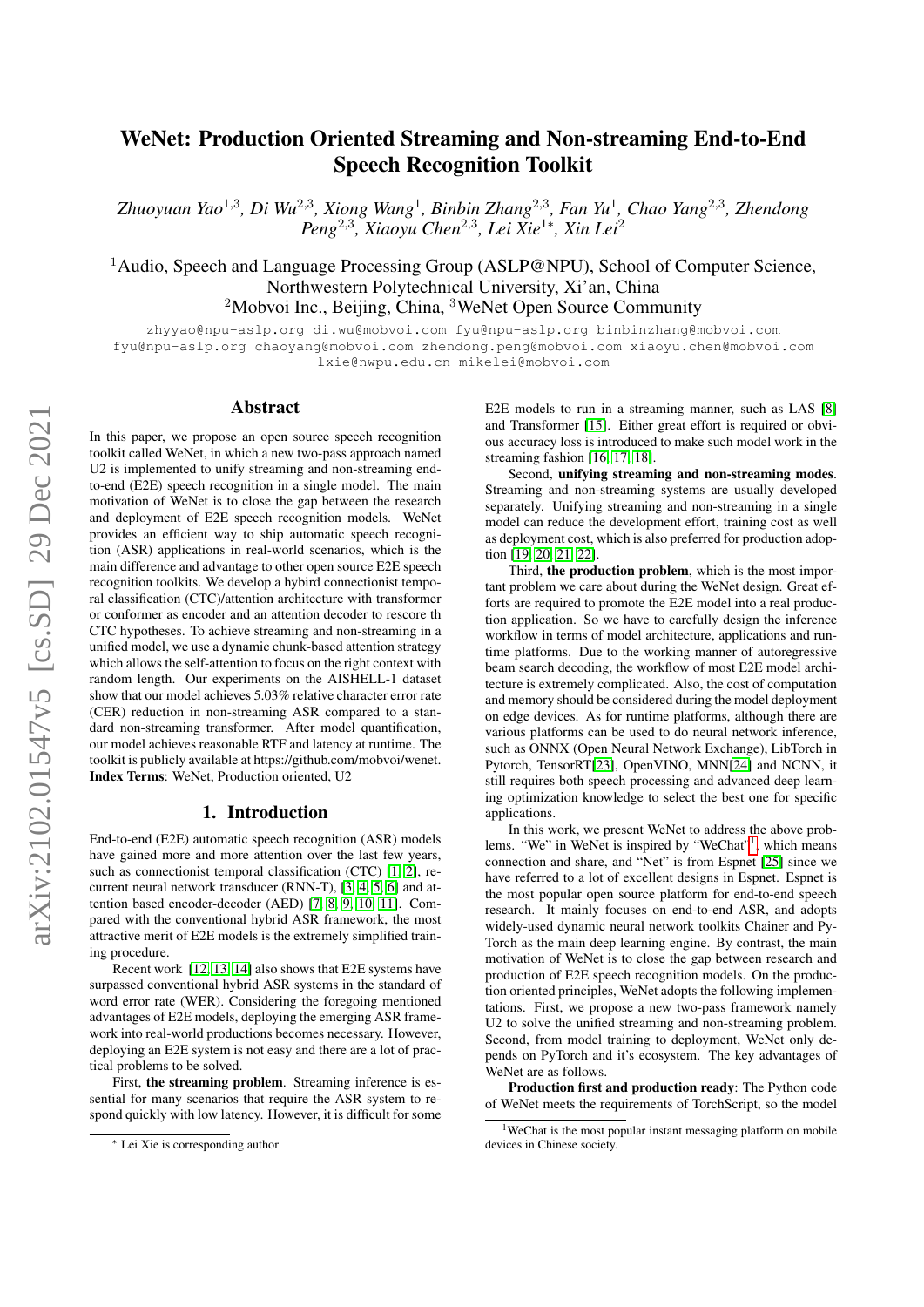trained by WeNet can be directly exported by Torch Just In Time (JIT) and LibTorch is used for inference. There is no gap between research and production models.

Unified solution for streaming and non-streaming ASR: WeNet adopts the U2 framework to achieve an accurate, fast and unified E2E model, which is favorable for industry adoption.

Portable runtime: Several runtimes are provided to show how to host WeNet trained models on different platforms, including server (x86) and embedded (ARM in Android platforms).

Light weight: WeNet is designed specifically for E2E speech recognition with clean and simple code and all based on PyTorch and its ecosystem. So it has no dependencies on Kaldi<sup>[\[26\]](#page-4-25)</sup>, which simplifies installation and usage.

Our experiments has shown that, WeNet is a easy-learned speech recognition toolkit with an end-to-end solution from research to production. In this paper, we will describe the model architecture, system design and runtime benchmark including real-time factor (RTF) and latency.

# 2. WeNet

### 2.1. Model Architecture

As we aim to address the streaming, unifying and production problem, the solution should be simple and easy to build and convenient to be applied at runtime, while keeping good performance.

U2, a unified two-pass joint CTC/AED model gives a good solution to the problems. As shown in Figure [1,](#page-1-0) U2 consists of three parts, *Shared Encoder*, *CTC Decoder* and *Attention Decoder*. The *Shared Encoder* consists of multiple Transformer [\[15\]](#page-4-14) or Conformer [\[27\]](#page-4-26) layers which only takes limited right contexts into account to keep a balanced latency. The *CTC Decoder* consists of a linear layer, which transforms the *Shared Encoder* output to the CTC activation while the *Attention Decoder* consists of multiple Transformer decoder layers. During the decoding process, the *CTC Decoder* runs in a streaming mode in the first pass and the *Attention Decoder* is used in the second pass to give a more accurate result.

<span id="page-1-0"></span>

Figure 1: *Two pass CTC and AED joint architecture*

### *2.1.1. Training*

The CTC loss and AED loss are combined in the training of U2:

 $\mathbf{L}_{combined}(\mathbf{x}, \mathbf{y}) = \lambda \mathbf{L}_{CTC}(\mathbf{x}, \mathbf{y}) + (1 - \lambda) \mathbf{L}_{AED}(\mathbf{x}, \mathbf{y})$  (1) where  $x$  is the acoustic feature,  $y$  is the corresponding label,  $L_{CTC} (\mathbf{x}, \mathbf{y})$  and  $L_{AED} (\mathbf{x}, \mathbf{y})$  are the CTC and AED loss respectively while  $\lambda$  is a hyperparameter which balances the importance of CTC and AED loss.

As described before, our U2 can work in streaming mode when the *Shared Encoder* doesn't need information of the full utterance. We adopt a dynamic chunk training technique to unify the non-streaming and streaming model. Firstly, the input is split into several chunks by a fixed chunk size C with inputs  $[t + 1, t + 2, ..., t + C]$  and every chunk attends on itself and all the previous chunks, so the whole latency for the *CTC Decoder* in the first pass only depends on the chunk size. When the chunk size is limited, it works in a streaming way; otherwise it works in a non-streaming way. Secondly, the chunk size is varied dynamically from 1 to the max length of the current training utterance in the training, so the trained model learns to predict with arbitrary chunk size. Empirically, a larger chunk size gives better results with higher latency, so we can easily balance the accuracy and latency by tuning the chunk size during the runtime.

### <span id="page-1-2"></span>*2.1.2. Decoding*

To compare and evaluate different parts of the joint CTC/AED model during the Python based decoding process in the research stage, WeNet supports four decoding modes as follows:

- attention: apply standard autoregressive beam search on the AED part of the model.
- ctc greedy search: apply CTC greedy search on the CTC part of the model, CTC greedy search is super faster than other modes.
- ctc prefix beam search: apply CTC prefix beam search on the CTC part of the model, which can give the n-best candidates.
- attention\_rescoring: first apply CTC prefix beam search on the CTC part of the model to generate n-best candidates, and then rescore the n-best candidates on the AED decoder part with corresponding encoder output.

During the development runtime stage, WeNet supports the attention rescoring decodeing mode only since it's our ultimate solution for production.

### 2.2. System Design

The overall design stack of WeNet is shown in Figure [2.](#page-1-1) Note that the bottom stack is fully based on PyTorch and it's ecosystem. The middle stack consists of two parts. When we develop a research model, TorchScript is used for developing models, Torchaudio is used for on-the-fly feature extraction, Distributed Data Parallel (DDP) is used for distributed training, torch Just In Time (JIT) is used for model exportation, PyTorch quantization is used to quantize model, and LibTorch is used for production runtime. LibTorch Production is for hosting production model, which is designed to support various hardwares and platforms like CPU, GPU (CUDA) Linux, Android, and iOS. The top stack shows typical research to production pipeline in WeNet. The following subsections will go through the detailed design of these modules.

<span id="page-1-1"></span>

Figure 2: *The design stack of WeNet*

### *2.2.1. Data Preparation*

There is no need for any offline feature extraction in the data preparation stage since we use on-the-fly feature extraction in training. WeNet just needs a Kaldi format transcript, a wave list file and a model unit dictionary to create input file.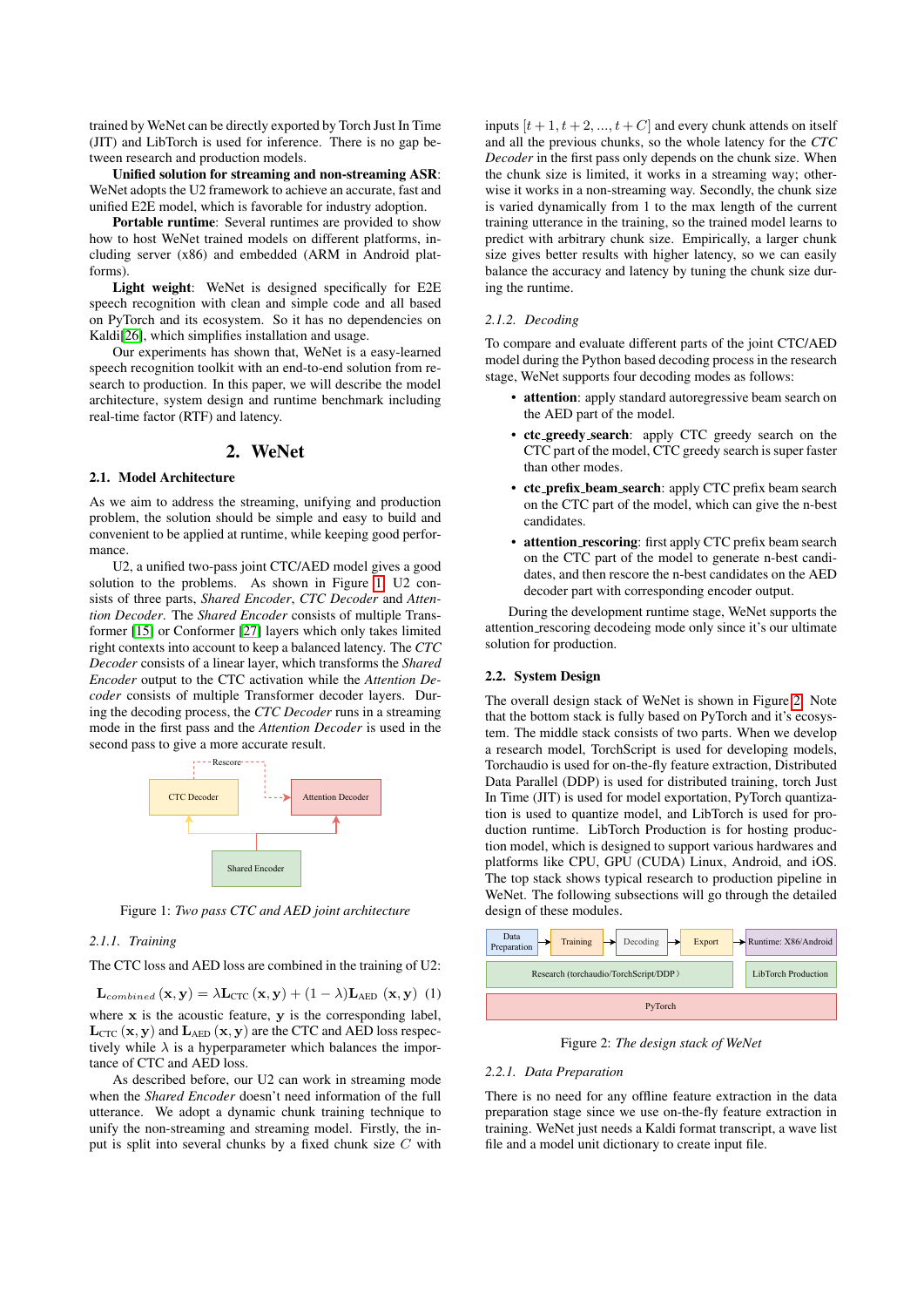### *2.2.2. Training*

The training stage in WeNet has the following key features.

On-the-fly feature extraction: this is based on Torchaudio which can generate the same Mel-filter banks feature as Kaldi does. Since the feature is extracted on-the-fly from the raw PCM data, we can perform data augmentation on raw PCM at both time and frequency levels, and finally feature level at the same time, which enrich the diversity of data.

Joint CTC/AED training: joint training speeds up the convergence of the training, improves the stability of the training as well as gives better recognition results.

Distributed training: WeNet supports multiple GPUs training with DistributedDataParallel in PyTorch in order to make full use of multi-worker multi-gpu resources to achieve a higher linear speedup.

### *2.2.3. Decoding*

A set of Python tools are provided to recognize wave files and compute accuracy in different decode modes. These tools help users to validate and debug the model before deploying it in production. All the decoding algorithms in Section [2.1.2](#page-1-2) are supported.

#### *2.2.4. Export*

As a WeNet model is implemented in TorchScript, it can be exported by torch JIT to the production directly and safely. Then the exported model can be hosted by using the LibTorch library in runtime while both float-32 model and quantized int-8 model are supported. Using a quantized model can double the inference speed or even more when hosted on embedd devices such as ARM based Android and iOS platform.

#### *2.2.5. Runtime*

Currently, we support hosting WeNet production model on two mainstream platforms, namely x86 as server runtime and Android as on-device runtime. A C++ API Library and runnable demos for both platforms are provided while the users can also implement their customized system by using the C++ library. We carefully evaluated the three key metrics of an ASR system, which are accuracy, real-time factor (RTF), and latency. The results reported in Section [3.2](#page-2-0) will show that WeNet is suitable for many ASR applications including service API and on-device voice assistants.

### 3. Experiments

We carry out our experiments on the open-source Chinese Mandarin speech corpus AISHELL-1 [\[28\]](#page-4-27), which contains a 150 hour training set, a 10-hour development set and a 5-hour test set. The test set contains 7,176 utterances in total. As for acoustic features, the 80-dimensional log Mel-filter banks (FBANK) are computed on-the-fly by Torchaudio with a 25ms window and a 10ms shift. Besides, SpecAugment [\[29\]](#page-4-28) is applied 2 frequency masks with maximum frequency mask ( $F = 10$ ), and 2 time masks with maximum time mask  $(T = 50)$  to alleviate over-fitting. Two convolution sub-sampling layers with kernel size 3\*3 and stride 2 are used in the front of the encoder. For model parameters, we use 12 transformer layers for the encoder and 6 transformer layers for the decoder. Adam optimizer is used with a learning rate schedule with 25,000 warm-up steps. Moreover, we obtain our final model by averaging the top-K best models which have a lower loss on the development set during training.

#### 3.1. Unified model evaluation

We first evaluate a non-streaming model (M1) as our baseline which is trained and inferenced by full attention and another unified model (M2) with a dynamic chunk strategy. M2 is inferenced with different chunk sizes (full/16/8/4) at decoding, where full means full attention non-streaming case and 16/8/4 is for the streaming case.

<span id="page-2-1"></span>Table 1: *Unified model evaluation on AISHELL-1 test set with CER(%).*

| decoding method                                          | M1                   | M2                   |                      |                     |                      |
|----------------------------------------------------------|----------------------|----------------------|----------------------|---------------------|----------------------|
|                                                          |                      | f <sub>11</sub>      | 16                   |                     |                      |
| attention<br>ctc_greedy_search<br>ctc_prefix_beam_search | 5.69<br>5.92<br>5.91 | 6.04<br>6.28<br>6.28 | 6.35<br>6.99<br>6.98 | 645<br>7.39<br>7.40 | 6.70<br>7.89<br>7.89 |
| attention_rescoring                                      | 5.30                 | 5.52                 | 6.05                 | 628                 | 6.62                 |

As shown in Table [1,](#page-2-1) the unified model not only shows comparable results to the non-streaming model on the full attention case but also gives promising results on the streaming case with limited chunk size 16/8/4, which verifies the effectiveness of the dynamic chunk training strategy.

Comparing the four different decoding modes, the attention rescoring mode can always improve on the CTC results in both the non-streaming mode and the unified mode. The ctc greedy search and ctc prefix beam search have almost the same performance, and they degrade significantly as the chunk size decreases. The attention rescoring mode alleviates the performance degradation of the ctc prefix beam search results while the attention mode degrades the performance slightly.

The attention rescoring mode is faster and has a better RTF than the attention mode since the attention mode is an autoregressive procedure while the attention rescoring mode is not. Overall, the attention rescoring mode not only shows promising results but also has a lower RTF. As a result, the dynamic chunk based unified model with attention rescoring decoding is our choice for production. So only the attention rescoring mode is supported at runtime.

### <span id="page-2-0"></span>3.2. Runtime benchmark

This section will show the quantization, RTF, and latency benchmarks on the unified model M2 described above. We finished benchmarks on a server x86 platform and an on-device ARM Android platform respectively.

For the cloud  $x86$  platform, the CPU is 4 cores Intel(R) Xeon(R) CPU E5-2620 v4  $@$  2.10GHz with 16G memory in total. Only one thread is used for CPU threading and Torch-Script inference<sup>[2](#page-2-2)</sup> for each utterance since the cloud service requires parallel processing, and a single thread avoids performance degradation in parallel processing. For the on-device Android, the CPU is 4 cores Qualcomm Snapdragon 865 with 8G memory and a single thread is used for the on-device inference.

#### *3.2.1. Quantization*

Here we just compare CER before and after quantization. As shown in Table [2,](#page-3-0) CER is comparable before and after quanti-

<span id="page-2-2"></span><sup>&</sup>lt;sup>2</sup>https://pytorch.org/docs/stable/notes/cpu\_threading\_torchscript\_inf erence.html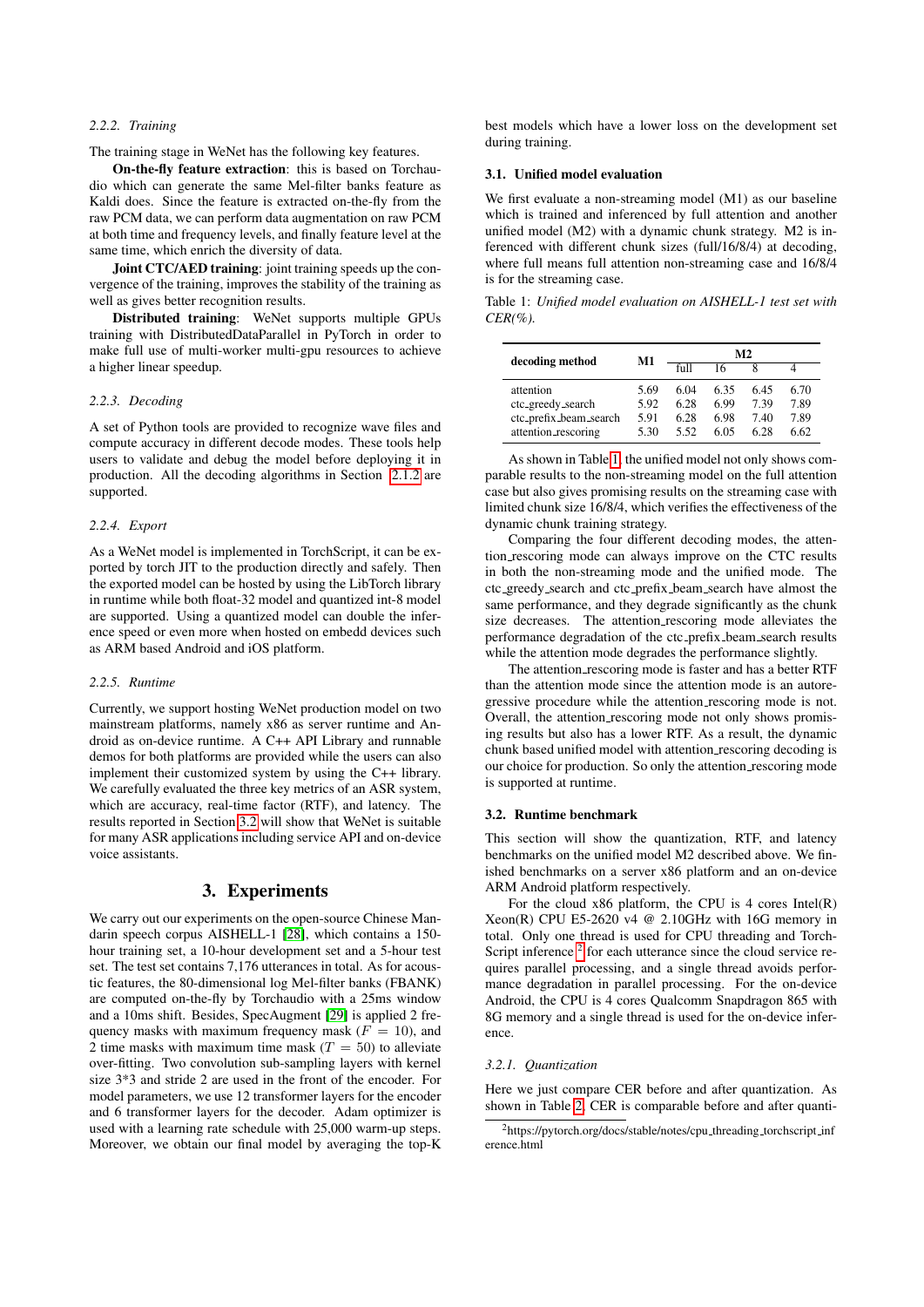zation. CER of the float model is slightly different from what we listed in Table [1](#page-2-1) because the result in Table [1](#page-2-1) is evaluated by Python research tools while that in Table [2](#page-3-0) here is evaluated by runtime tools.

<span id="page-3-0"></span>Table 2: *CER before and after quantization on AISHELL-1 test set. All results are evaluated using runtime tools.*

| 6.03<br>6.06 | 6.27<br>6.28 | 6.60<br>6.64 |
|--------------|--------------|--------------|
|              |              |              |

### *3.2.2. RTF*

As shown in Table [3,](#page-3-1) RTF increases as the chunk size decreases since smaller chunk requires more iterations for forward computation. Further, quantization can bring about 2 times speedup on on-device (Android) and a slight improvement on server (x86).

Table 3: *RTF benchmark*

<span id="page-3-1"></span>

| model/decoding_chunk                                                                                      | full                             | 16                               | 8                                |                                  |
|-----------------------------------------------------------------------------------------------------------|----------------------------------|----------------------------------|----------------------------------|----------------------------------|
| server $(x86)$ float 32<br>server $(x86)$ int8<br>on-device (Android) float32<br>on-device (Android) int8 | 0.079<br>0.072<br>0.164<br>0.082 | 0.095<br>0.081<br>0.251<br>0.114 | 0.128<br>0.098<br>0.350<br>0.130 | 0.186<br>0.134<br>0.505<br>0.201 |

#### *3.2.3. Latency*

For latency benchmark, we create a WebSocket server/client to simulate a real streaming application because this benchmark is only carried out on the server x86 platform. The average latency we evaluated is described here. Model latency (L1): the waiting time introduced by the model structure. For our chunk based decoding, the average waiting time is half of the chunk theoretically. And the total model latency of our model is  $\left(\frac{chunk}{2*4+6} * 10 \right)$  (ms), where 4 is the subsampling rate, 6 is the lookahead introduced by the first two CNN layers in the encoder and 10 is the frame shift. Rescoring cost (L2): the time cost on the second pass attention rescoring. Final latency (L3): the user (client) perceived latency, which is the time difference between the user stopping speaking and getting the recognition result. When our ASR server receives the speech ending signal, it first forwards the left speech for CTC searching, and then does the second pass attention rescoring, so rescoring cost is part of the final latency. The network latency also should be taken into account for a real production but it is negligible, since we test the server/client on the same machine.

<span id="page-3-2"></span>Table 4: *Latency benchmark on the server x86 platform with simulated WebSocket server/client.*

| $decoding_{\text{chunk}}$ $L1$ (ms) |     | $L2$ (ms) | $L3$ (ms) |
|-------------------------------------|-----|-----------|-----------|
| 16                                  | 380 | 115       | 142       |
| 8                                   | 220 | 115       | 135       |
| $\overline{4}$                      | 140 | 114       | 130       |

As shown in Table [4,](#page-3-2) the rescoring costs are almost the same for different chunk sizes and this is reasonable since rescoring computation is invariant to chunk size. Besides, the final latency is dominated by the rescoring cost which means we can further reduce the final latency by reducing the rescoring cost. At last, the final latency increases slightly as the decoding chunk varies from 4 to 8 and from 8 to 16.

<span id="page-3-3"></span>Table 5: *15,000-hour Mandarin speech data trained U2 and static full attention (Conformer), tested on three test sets in CER (%). Utt Dur (s) denotes average utterance duration in seconds.*

| test set     | Utt Dur $(s)$ | Conformer | U2              |       |
|--------------|---------------|-----------|-----------------|-------|
|              |               |           | f <sub>II</sub> | Iб    |
| AISHELL-1    | 5.01          | 3.96      | 3.70            | 441   |
| TV           | 2.99          | 10.96     | 11.61           | 13.03 |
| Conversation | 2.69          | 12.84     | 13.86           | 15.07 |

#### 3.3. 15,000-hour Task

We further train the proposed U2 model using a 15,000-hour Mandarin dataset collected from various domains which include talk show, TV play, podcast and radio broadcast to show our model's ability on an industry-scale dataset. The model is evaluated on three test sets.

We use Conformer [\[27\]](#page-4-26) as our shared encoder while the decoder is a transformer as same as the previous experiments. Conformer adds convolution module on the basis of transformer so it can capture both local and global context and get better results on different ASR tasks. Specially, the causal convolution is used for chunk training of Conformer and we add extra 3 dimensional pitch features concatenated with 80-dimensional FBANK. We keep the main structure of the encoder in previous experiments and only change the transformer layers to 12 conformer layers with multi-head attention (4 heads). Each conformer layer uses 384 attention dimension and 2048 feed forward dimension. Besides, accumulating grad is also used to stabilize training and we update parameters every 4 steps. Moreover, we obtain our final model by averaging the top-10 best models which have a lower loss on the evaluation set during training. We train a full context conformer CTC model and a U2 model using dynamic chunk training. Three test sets are used to evaluate these models, including AISHELL-1, TV domain and conversation domain. The U2 model works on attention rescoring decoding mode while the conformer model works on the attention decoding mode. As shown in Table [5,](#page-3-3) we can see that U2 achieves comparable results with the Conformer baseline in general and even better results on AISHELL-1 test set when using full attention during inference. When the chunk size is 16, the CER does not get obviously worse.

To analyse why U2 model perform better on the AISHELL-1 task, we collect the average utterance duration in each test set shown in Table [5.](#page-3-3) Since the average utterance duration in AISHELL-1 is much longer than that in the other two test sets, AISHELL-1 task may need stronger global information modeling ability. The U2 model can use the attention decoder to rescore the CTC hypotheses, which makes it more favourable to the AISHELL-1 task.

# 4. Conclusions

We present a new open source production oriented E2E speech recognition toolkit named WeNet, providing a unified solution for streaming and non-streaming application. This paper introduces the model structure behind the toolkit, system design and benchmarks. The whole toolkit is well designed, lightweight and shows great performance on an open dataset and an internal large dataset. Wenet has already supported custom language model in runtime, by adopting n-gram ad WFST. In addition, Wenet has also supported gRPC-based speech recognition microservice framework applications. More featured functions will be updated in the future. Please stay tuned and visit our website https://github.com/wenet-e2e/wenet for more updates.